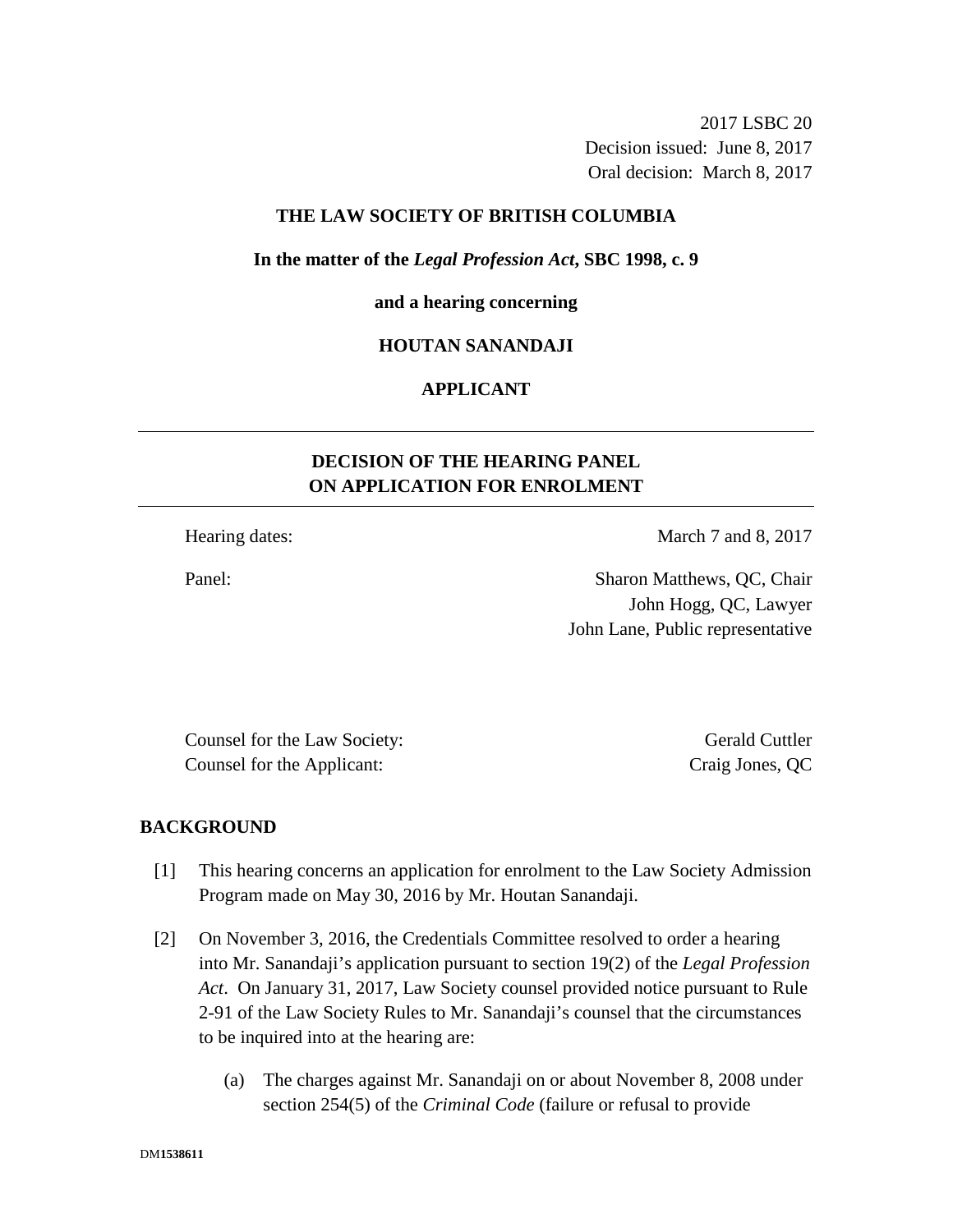sample), section 161 of the *Motor Vehicle Act* (driving in the wrong direction) and section 144(1)(b) of the *Motor Vehicle Act* (driving without reasonable consideration);

- (b) The charge against Mr. Sanandaji on or about September 20, 2011 under section 148(1) of the *Motor Vehicle Act* (excessive speeding);
- (c) The charge against Mr. Sanandaji on or about March 15, 2014 under section 266 of the *Criminal Code* (assault);
- (d) Whether Mr. Sanandaji's application to the Law Society for articles enrolment dated May 30, 2016, was accurate and complete;
- (e) Mr. Sanandaji's candour and credibility in his dealings with the Law Society.
- [3] The issue to be decided in this hearing is whether Mr. Sanandaji satisfies the requirements of section 19(1) of the *Legal Profession Act*, which provides that:
	- 19(1) No person may be enrolled as an articled student, called and admitted or reinstated as a member unless the benchers are satisfied that the person is of good character and repute and fit to become a barrister and a solicitor of the Supreme Court.
- [4] Section 22(3) of the *Legal Profession Act* provides that, following a hearing, the panel must do one of the following:
	- (a) grant the application;
	- (b) grant the application subject to conditions or limitations that the panel considers appropriate;
	- (c) reject the application.
- [5] Although the Rule 2-91 notice includes a speeding charge against Mr. Sanandaji on or about November 29, 2007 under section 146(1) of the *Motor Vehicle Act*, the Law Society provided notice at the hearing that it would not be pursuing this incident. In addition, the Rule 2-91 notice includes an excessive speeding charge under s. 148(1) of the *Motor Vehicle* Act. The Law Society advised at the outset that this charge was not a focus of its concerns. As the hearing unfolded, there was also no emphasis placed on the excessive speeding charge.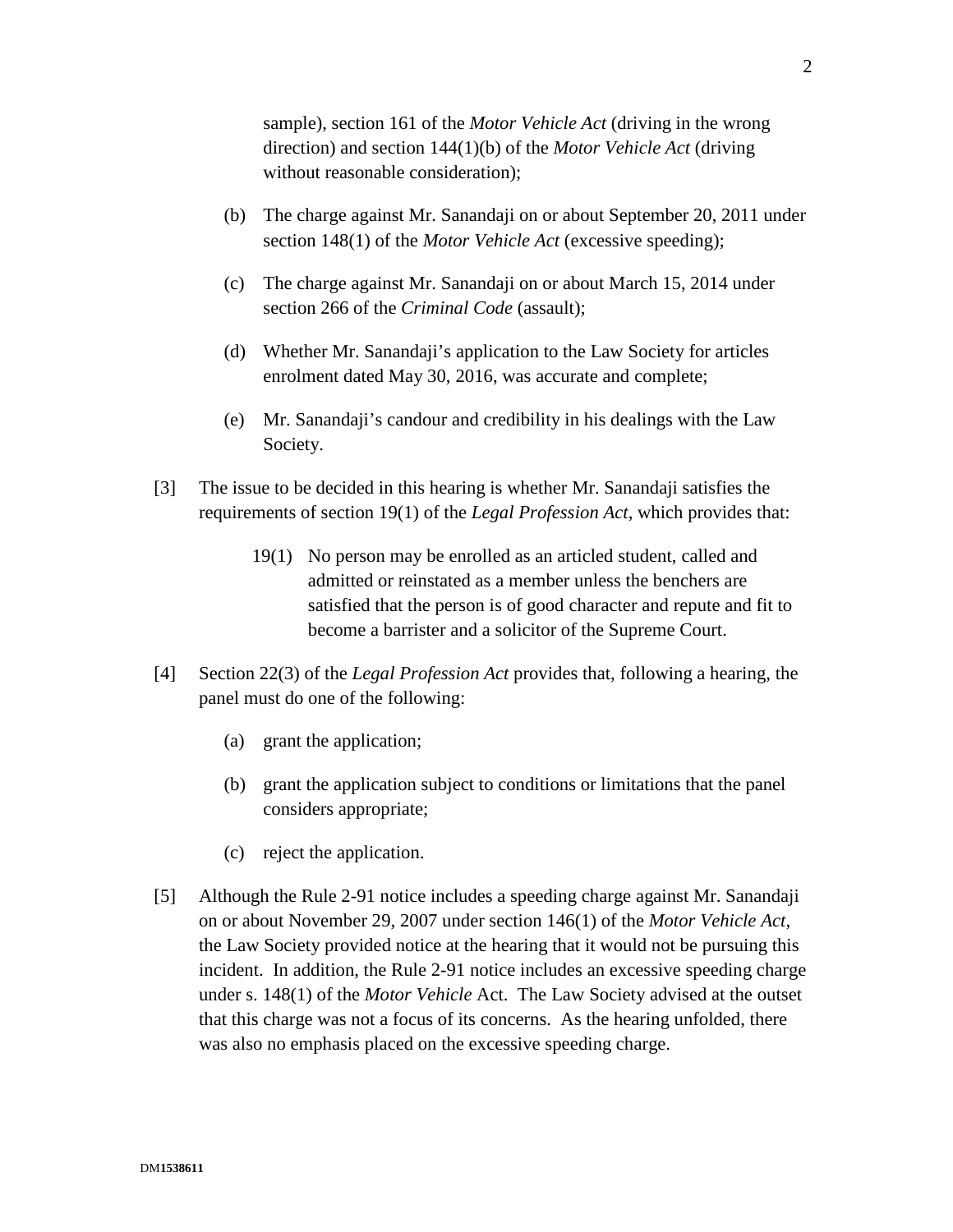[6] At the conclusion of the hearing we ruled that Mr. Sanandaji had satisfied us that he is of good character and repute and fit to become a barrister and solicitor. We ordered that he be permitted to enroll in the Law Society Admission Program. With regard to costs, we advised the parties they could make submissions if necessary. These are our reasons for our order.

# **ISSUE**

[7] The issue is whether Mr. Sanandaji is of good character and repute and fit to become a barrister and a solicitor of the Supreme Court. In particular, it must be determined whether Mr. Sanandaji has established on the balance of probabilities that he is of good character and repute and fit to become a barrister and solicitor given the charges enumerated in the Law Society's Rule 2-91 notice (refusing to provide a breath sample, driving in the wrong direction and driving without reasonable consideration; excessive speeding; and assault), considered together with the manner in which he addressed these charges on his application for enrolment and subsequent communications with the Law Society. It is the latter point, the manner in which he addressed these issues with the Law Society, that were the focus of the hearing.

# **FACTS**

- [8] Evidence was adduced by agreed facts pertaining to the assault charge, oral evidence of Mr. Sanandaji and Maryam Sodagar, one of his proposed principals, and documentary evidence (some of which was agreed to be admitted for the truth of its contents, some of which was only agreed to be evidence that the things recorded in the document were recorded as apparent from the documents).
- [9] Except where we note otherwise, the following are the facts we find based on this evidence.

#### **Mr. Sanandaji's background, education and work history prior to law school**

- [10] Mr. Sanandaji was born in Tehran, Iran. In 1999, at the age of 16, he convinced his parents to let him leave Iran on his own. He did so because he had seen injustices with which he did not agree and he wanted to seek a better future for himself elsewhere. He went to the Ukraine for two years where he learned to speak Russian and some Ukrainian.
- [11] While in the Ukraine he became convinced that his best opportunity for a better life was in North America. He applied for a study permit and came to Vancouver on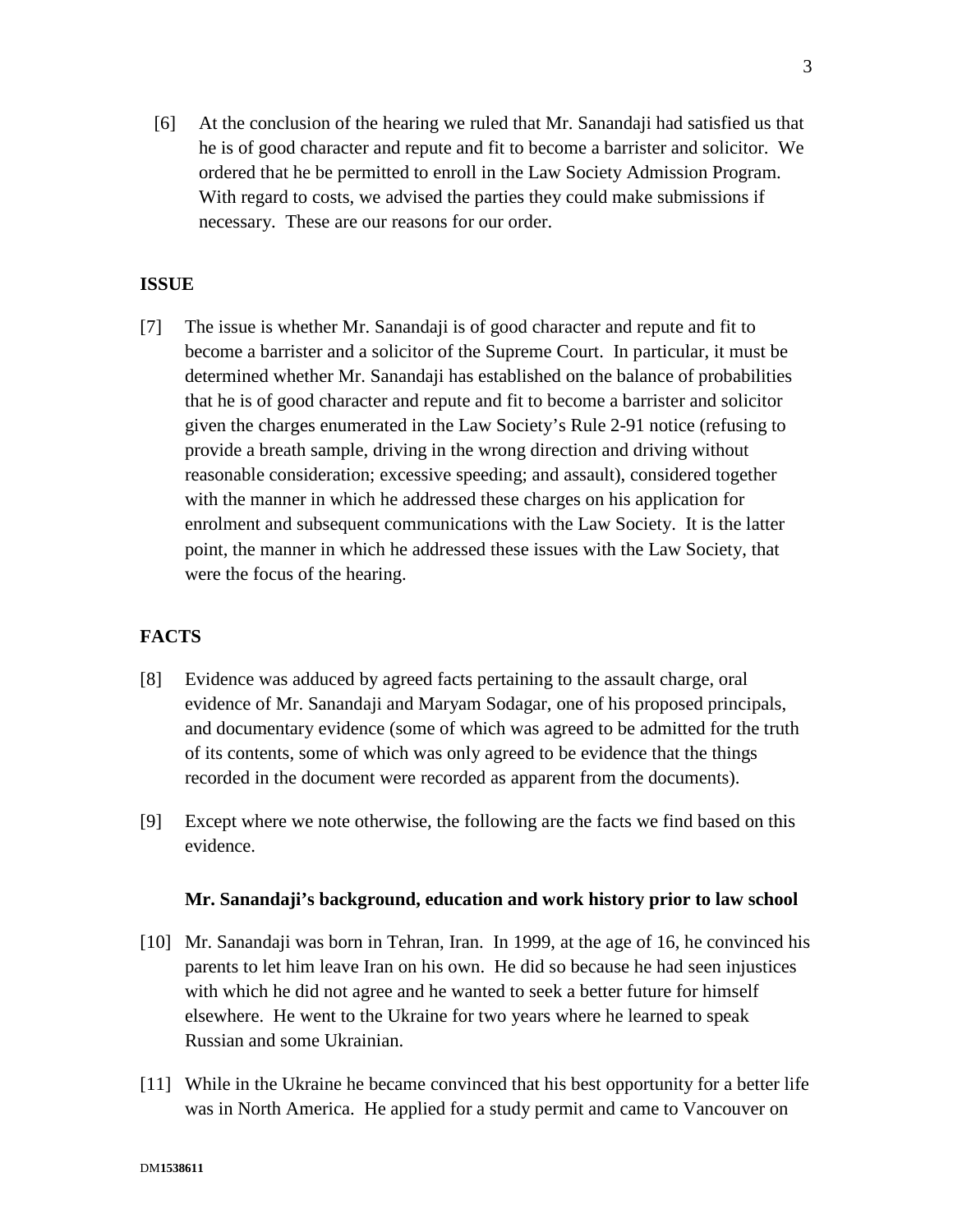April 22, 2002 at the age of 18, speaking Farsi, Russian and Ukrainian. He had no family here (all of his immediate family is in Iran). He commenced studying English. His first friends were from the Russian immigrant community because he could communicate with them. They called him "Vlad" as a nickname because they could not pronounce "Houtan" and, when they tried, it sounded like an indecent word in Russian.

- [12] Mr. Sanandaji applied for and was accepted to study tourism management at what was then University College of the Cariboo in Kamloops. By the time he graduated that post-secondary institution it had become a degree-granting university, Thompson Rivers University. He graduated with a Bachelors in Tourism Management in 2006.
- [13] He took a series of jobs in the tourist industry including with a company called R Co. at which his job was to assist persons from other countries come and work in the resort industry in Canada. This involved helping them understand and navigate the system to obtain work and study visas, a system which he had worked through himself. He moved from R Co. to a company called I Co., doing the same thing.
- [14] In around 2009 he moved to Ontario for I Co. During his time in Ontario he began to consider applying to law school. Although by any standards he had achieved what any first generation immigrant would be proud to achieve: linguistic proficiency and a career in a very short period of time; he was still motivated by the same things that had caused him to convince his parents to permit him to leave Iran on his own. First, he has a drive for a better life combined with an entrepreneurial spirit that came out in his evidence on more than one occasion. Second, he has a conviction to right injustice. Third, he is determined to use these impulses to help people, in particular immigrants.
- [15] He wrote the LSAT and applied to law schools in Canada. He also started studying French. He was accepted to law school at Thompson Rivers University and commenced classes in September 2013.

## **Failure to provide a breath sample charge**

[16] In 2008, Mr. Sanandaji was out with a group of friends in Vancouver at a bar. He was the designated driver. He testified he had not been drinking alcohol. They left the bar and he accidentally turned right on Hornby Street, which is a one way street. They were travelling against the traffic, and Mr. Sanandaji immediately pulled into a parking lot.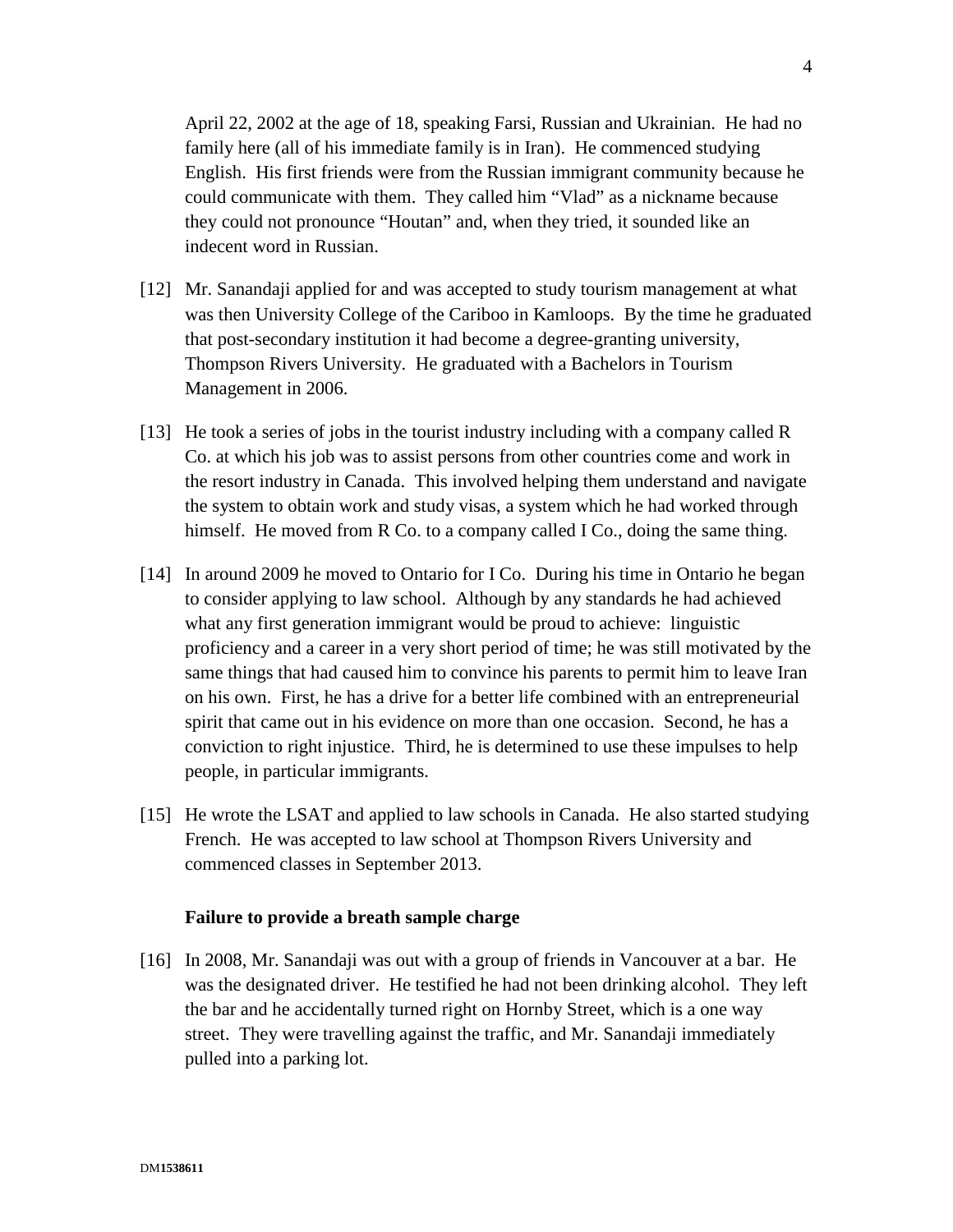- [17] Mr. Sanandaji's evidence is that police pulled in behind him, an officer approached the car and asked him if had been drinking, to which he said no. The police officer who approached the car asked him to get out of the vehicle and told him the vehicle smelled like alcohol. Mr. Sanandaji told him that his friends had been drinking. Mr. Sanandaji was asked again if had been drinking, and he said no. Mr. Sanandaji was asked if he would provide a breath sample, and he agreed to do so. Mr. Sanandaji said he blew into the machine and it did not register any alcohol. He was told he was not trying hard enough so he continued to try. He asserts he was making a genuine effort, but the police accused him of not making an effort to blow and charged him with failure to provide a breath sample, driving the wrong way and driving without reasonable consideration for other persons using the highway.
- [18] We also had before us the police file, including the reports of the officers that evening. As will be recounted later, there was considerable back and forth between Mr. Sanandaji and the Law Society about these charges during the application process prior to the Credentials Committee ordering this hearing. Mr. Sanandaji did not have any records when he made the application. In order to respond to the Law Society's requests for more information, he made a Freedom of Information application to the Vancouver Police Department and obtained the police reports, which he provided to the Law Society. These reports are not evidence of their contents, but only that the contents were recorded by the authors of the documents.
- [19] According to the report of the constable who interacted directly with Mr. Sanandaji, Mr. Sanandaji refused to look at the police officer when he approached the vehicle and continued to refuse to look at him or to speak to him when he asked for his driver's licence and registration. The police officer formed the impression that he would not look at him or speak to him because he was impaired. On this basis he was asked to provide a breath sample and told how to blow. The police report indicates the officer did not believe he was making a genuine effort to provide a breath sample. The police report does not recount that the police officer asked him whether he had been drinking, rather demanded the breath sample on the basis that he refused to look at the officer or talk to him.
- [20] The officer who was not, according to his report, interacting with Mr. Sanandaji recorded that Mr. Sanandaji had red, glassy eyes, slurred speech (which would seem to contradict the first officer's assertion that Mr. Sanandaji refused to speak), was licking his lips and was swaying as he stood. The report of the officer who directly interacted with Mr. Sanandaji did not record any of these indicia of impairment.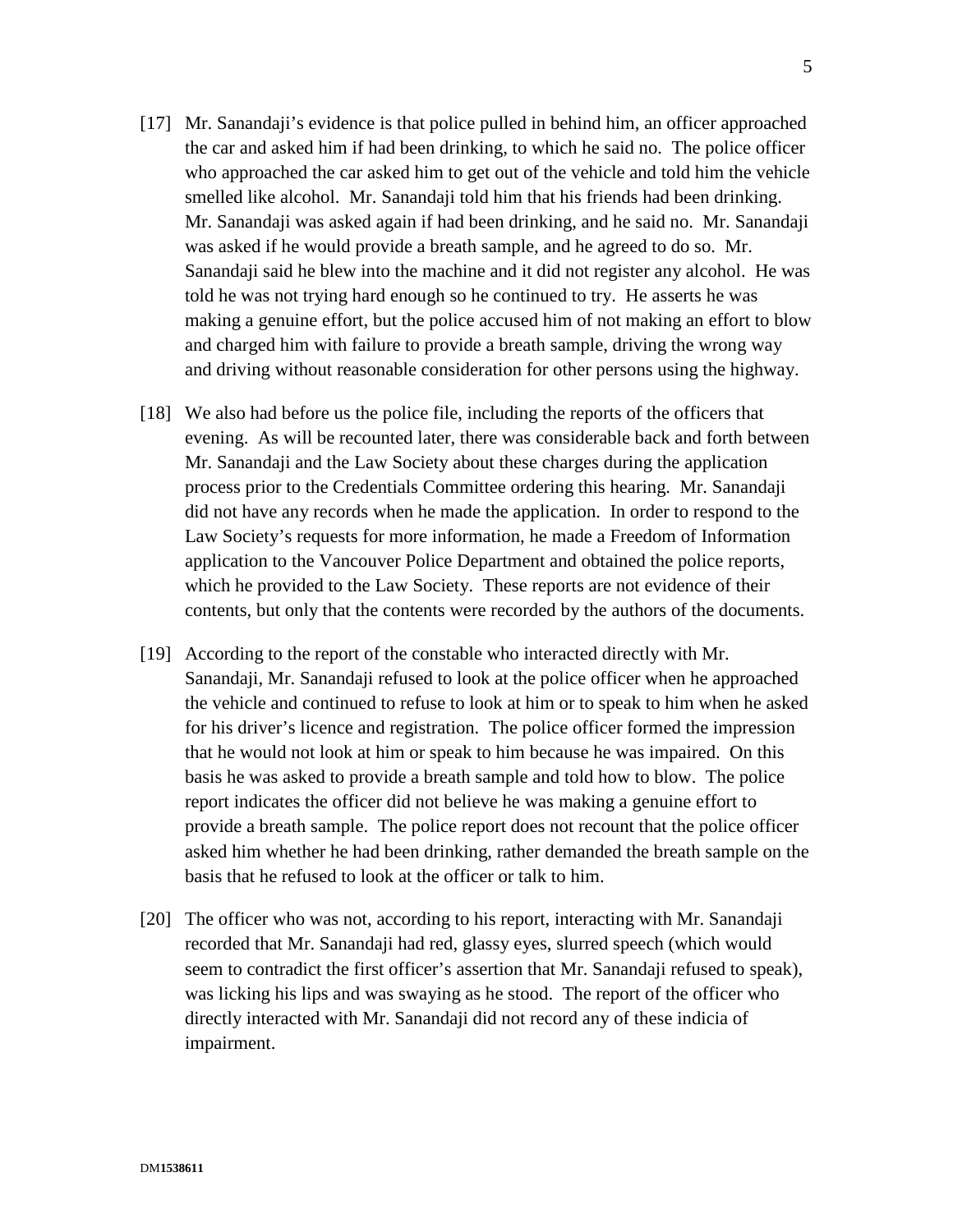- [21] Mr. Sanandaji was closely cross-examined on the police report. He said that there was a conversation prior to the breath sample, that he told the officer he was designated driver and had not been drinking, and that he did try to provide a breath sample on each occasion he was asked to blow. He said he was not impaired and was not displaying the indicia of impairment. He said he was upset and nervous because he obviously had made a mistake by driving down a wrong way street and he thought he was going to get an expensive ticket. Mr. Sanandaji had also provided information to the Law Society about two previous roadside suspensions he received (discussed below). He agreed he had been drinking on those occasions. As a result of those experiences he would not drive if he had been drinking and he had not being drinking the night of the wrong way turn.
- [22] Mr. Sanandaji was charged with refusal to provide a breath sample as well as driving the wrong way and driving without reasonable consideration. His car was towed. He was given a 24-hour driving prohibition, but he was not charged with impaired driving.
- [23] Mr. Sanandaji retained counsel to defend him on the charges. Before they came to trial, he had moved to Ontario. Mr. Sanandaji does not know how many appearances there were, but he did not attend any. He travelled back to Vancouver for the trial. The day before the trial was to take place he received a telephone call from his counsel. Mr. Sanandaji understood that the charges had been dropped except the charge of driving the wrong way for which he would have to pay a traffic violation. He was happy to receive this news. He knew he had driven the wrong way and so was prepared to accept responsibility for that.
- [24] The evidence before us was that of Mr. Sanandaji. We observed him closely and we are satisfied he was telling the truth. We find that he had not been drinking, that he drove the wrong way on Hornby Street, and that he attempted to provide a breath sample when asked to do so.

## **Excessive speeding charge**

[25] The only evidence before us was that Mr. Sanandaji was given a ticket for excessive speeding in 2011. Counsel for the Law Society said he placed no emphasis on this incident and noted that Mr. Sanandaji had a clean driving record since then.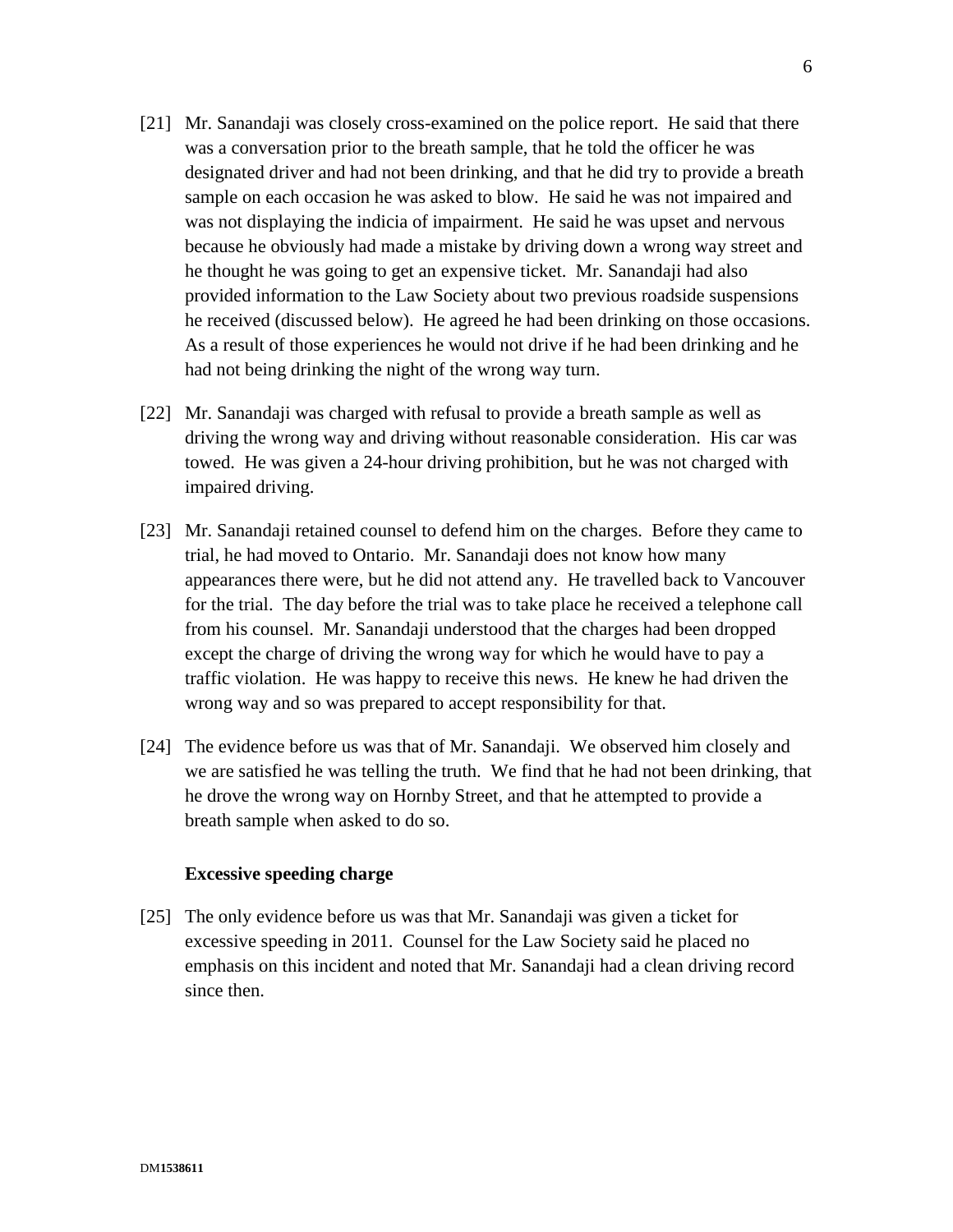#### **Law school**

- [26] In his first semester of law school, Mr. Sanandaji was part of a group of students and professors involved in setting up a legal clinic. He volunteered at the legal clinic on Fridays and attended as a volunteer every Friday that the clinic was open. In each semester he volunteered for no credit or compensation except his sixth and final semester at law school at which he was able to use his clinic work to write a research paper. In addition, as will be described below, his clinic work was eligible towards the community service hours he completed in the alternative measures plan instituted as a condition to stay the assault charge.
- [27] Thompson Rivers University has a significant body of international students. Many of them attended the clinic with questions about immigration and visa issues. Mr. Sanandaji testified that he immigrated on his own without help. He wanted to help people who wanted the same things in life he wanted. In addition to meeting with clients at the regular clinic hours, he developed, on his own initiative, a power point presentation answering the most frequent questions he received. He took this and presented it to international students and then fielded their additional questions from time to time. Each of these presentations was two to three hours in length.
- [28] Also while in law school, he took a course about lawyering in the 21st century that challenged students to "think outside the box" and come up with an innovative way to tackle a legal problem. Mr. Sanandaji's group proposed a cell phone app called "Summons" that would allow a chambers clerk to page a lawyer when his or her matter was to be called so that the lawyer did not have to sit in chambers waiting for the matter to be called and charge his or her client for that down time. This idea received some press attention. After graduation, Mr. Sanandaji's group formed a not-for-profit society to pursue this idea further.
- [29] Mr. Sanandaji submitted three letters of reference, two from professors at TRU and one from his employer, Maryam Sodagar.
- [30] One professor was Mr. Sanandaji's professor in the Lawyering in the 21st century course. She describes the work done by Mr. Sanandaji and his group as described above. She also describes him as insightful, honest, diligent and polite.
- [31] The other law professor is the professor with whom Mr. Sanandaji worked at the legal clinic. Her letter was not prepared for this hearing but for an award for which Mr. Sanandaji was nominated. The professor chronicles his work in the legal clinic and the public legal education workshop he developed for international students. In that letter, the professor notes that Mr. Sanandaji was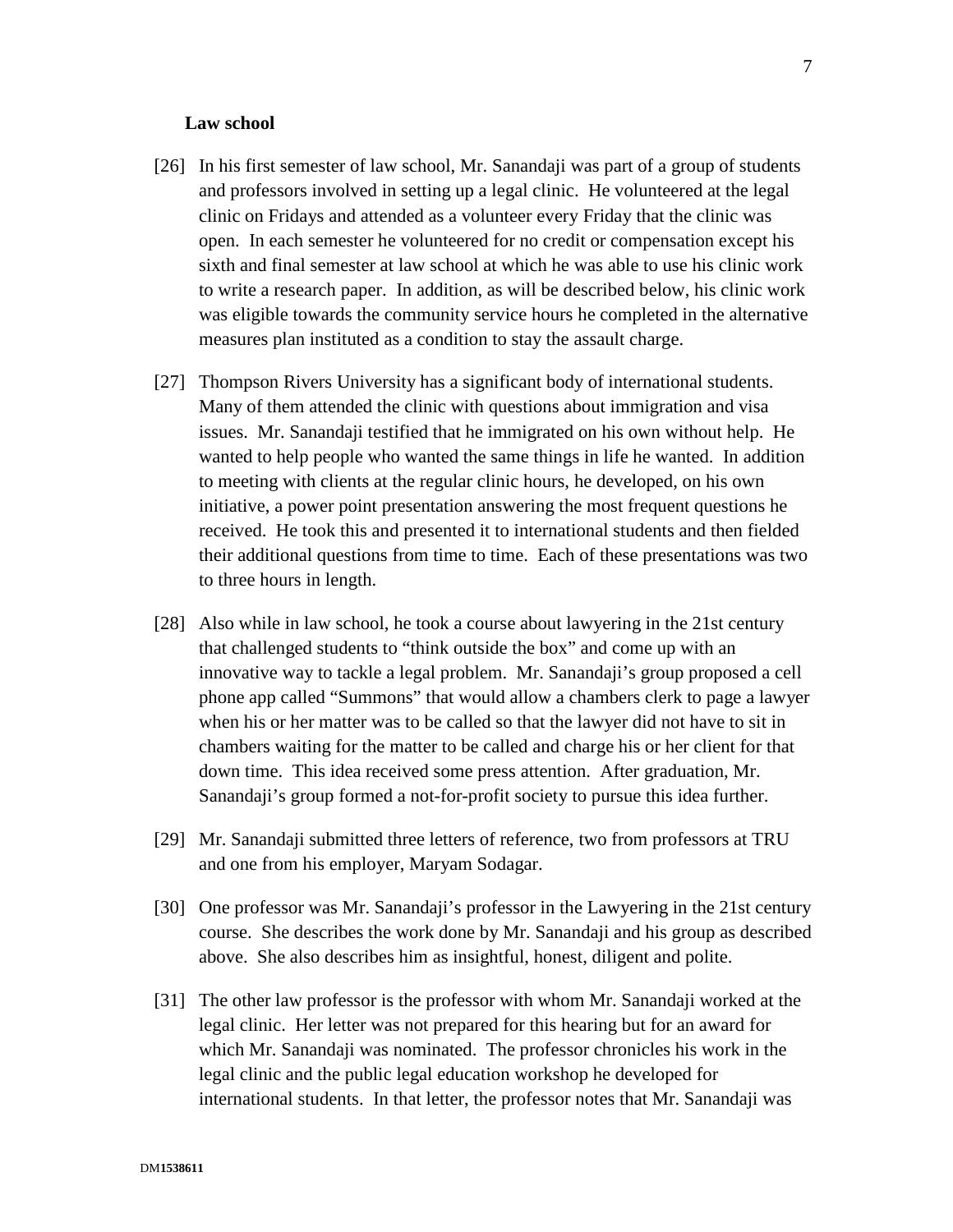the founder of a company, S. Co., in which he assisted clients with work visas and other visas and working permits.

[32] This latter statement was not accurate. Mr. Sanandaji explained that his LinkedIn profile describes him as the founder of S Co. that was operated by the Houtan Group. The profile shows that as a going concern, but really S Co. was an idea that Mr. Sanandaji had after he had left I Co. and was working on getting into law school. It was a Plan B that he was considering, but then he was accepted into law school. He did not take it off his LinkedIn profile, and so it remained there, giving the appearance that this was a going concern. When Mr. Sanandaji saw this in the professor's letter, he brought it to her attention. But by that time the award had been made (to someone else) and so she did not change her letter.

#### **Assault charge, alternative measures agreement and stay of the assault charge**

[33] The following facts are agreed between the parties regarding the incident that occurred at a sports bar in Kamloops on March 14, 2014:

> The applicant was attending a law school party at the sports bar during the evening of March 14, 2014.

> At the end of the evening (i.e. after midnight), the applicant, who had been drinking and was impaired, attracted the attention of the bar staff, who physically escorted or ejected him from the bar. He was followed outside by several of the bar staff, and an altercation ensued in which the assistant manager, JK was pushed and fell to the ground, and in which the applicant suffered broken bones and cuts.

The applicant was hospitalized.

On March 15, 2014, the applicant was charged with assault (CCC [*Criminal Code*] s. 266) on JK.

On March 4, 2015, the morning of the applicant's scheduled trial, the applicant's counsel provided Crown Counsel with witness statements from PM, NS, and KM.

The trial was adjourned by consent, and the charge against the applicant was the subject of an Alternative Measures Referral on March 5, 2015, agreed to by the Crown and the applicant.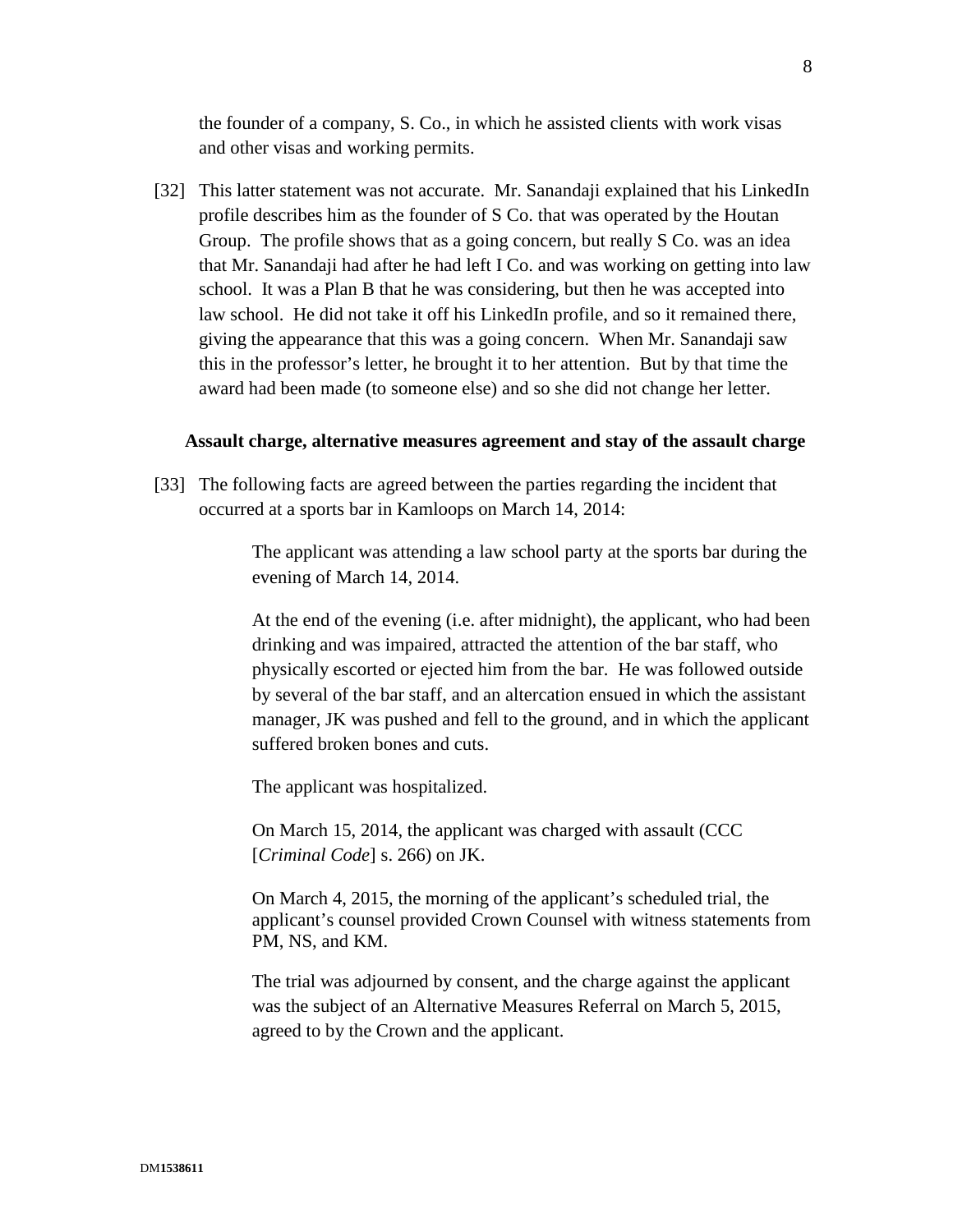On or about March 16, 2015 the applicant agreed to the terms and conditions of an alternative measures plan. The alternative measures plan required the applicant to:

- (a) Complete 16 hours of community service at the TRU Legal Services Clinic;
- (b) Apologize to JK by letter;
- (c) Provide restitution to JK in an amount to be determined;
- (d) Complete the terms and conditions of the alternative measures plan by May 29, 2015.

On March 26, 2015 the Crown approved the alternative measures plan and the amount of restitution was set at \$860.00.

By May 6, 2015, the applicant had completed the terms and conditions of the alternative measures plan. ...

On June 9, 2015, the Crown directed a stay of proceedings of the assault charge.

The facts contained in the letter from Crown Counsel dated March 3, 2017 ... are true.

The facts contained in attachments to the letter from Crown Counsel ... dated March 3, 2017 ... with respect to the Alternative Measures Referral, the alternative measures plan and the applicant's completion of them (collectively, the "Attachments") are true.

The applicant does not dispute that he signed the originals of the Attachments in the locations where his signature is indicated, but does not specifically recall doing so.

The originals of documents such as the Attachments are normally stored with the Kamloops Probation Office. The parties do not require originals of the Attachments for the purpose of this hearing.

[34] The agreed facts refer to several documents, some of which were in evidence for the truth of their contents by virtue of the agreed facts. Their significance to our findings will be discussed as appropriate.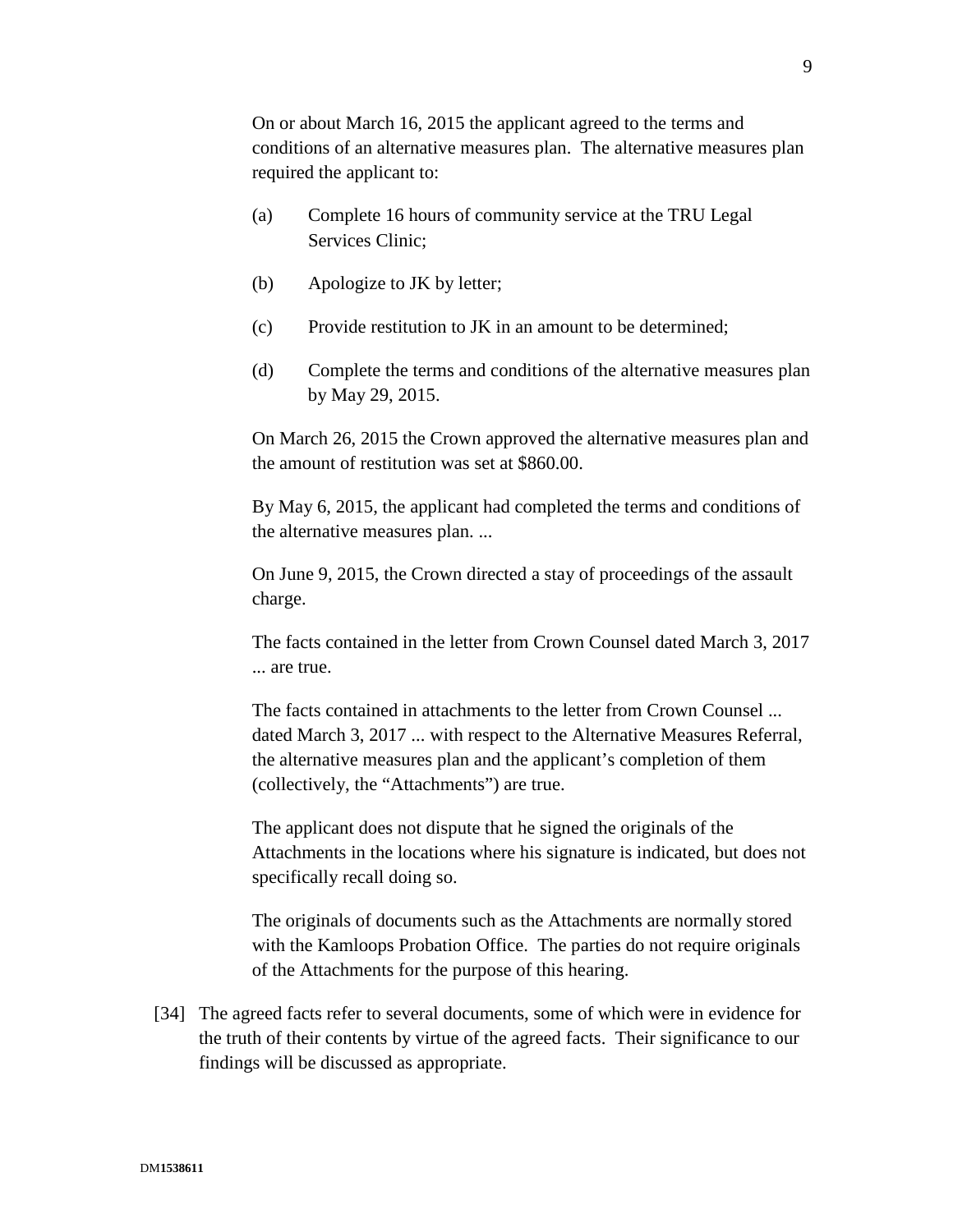#### **Articling position and application for admission**

- [35] Mr. Sanandaji testified that finding articles was not easy for him and that he felt constrained and limited by the assault charges pending against him during the second half of first year and most of second year. In third year, after exams ended, he met with a Vancouver firm, Sodagar & Company, the principal of whom is Ali Sodagar. Sodagar & Company has a space sharing arrangement with Sodagar Nielsen Law Group, the principal of which is Maryam Sodagar.
- [36] Maryam Sodagar testified. She testified that the practice of Ali Sodagar is focused on corporate commercial work while her practice focuses on immigration and family law. In addition to sharing space, the firms share an assistant and refer work to each other.
- [37] In 2016, these two firms were looking to hire an associate to support the work of both firms. In response to this opening, they received applications from prospective articled students and decided an articled student was an option to meet their needs if they split the articles between the two firms. They interviewed six applicants and decided on Mr. Sanandaji. That was early May of 2016, and they wished him to commence articles immediately. However, the process for admission into the Law Society Admission Program cannot be commenced until the articles have been arranged. When Mr. Sanandaji made his application, as will be discussed, there were several requests for more information, a consideration by the Credentials Committee and ultimately a referral to this hearing.
- [38] In the meantime, Mr. Sanandaji was working for these firms pending what he anticipated to be admission into the program. By August 2016, when he was advised that the matter would not be resolved soon, the firms hired another articled student to meet the need they identified, and Mr. Sanandaji continued to work in his administrative assistant role. Maryam Sodagar explained that Mr. Sanandaji had told Ali Sodagar about the issues that the Law Society was concerned about, namely the charges outlined above. The Sodagars had discussed them. Maryam Sodagar had then discussed it with Mr. Sanandaji. She was satisfied that she had a good frank discussion with him and he was not making any excuses to downplay his responsibility. She was satisfied with his response. Ali Sodagar was unable to attend the hearing but wrote a reference letter in which he praised Mr. Sanandaji for displaying a high degree of integrity, responsibility, enthusiasm for learning, professionalism and courteousness,
- [39] When asked why the firms did not just cut Mr. Sanandaji loose, Maryam Sodagar said that, by this time they had observed him for a few months and they liked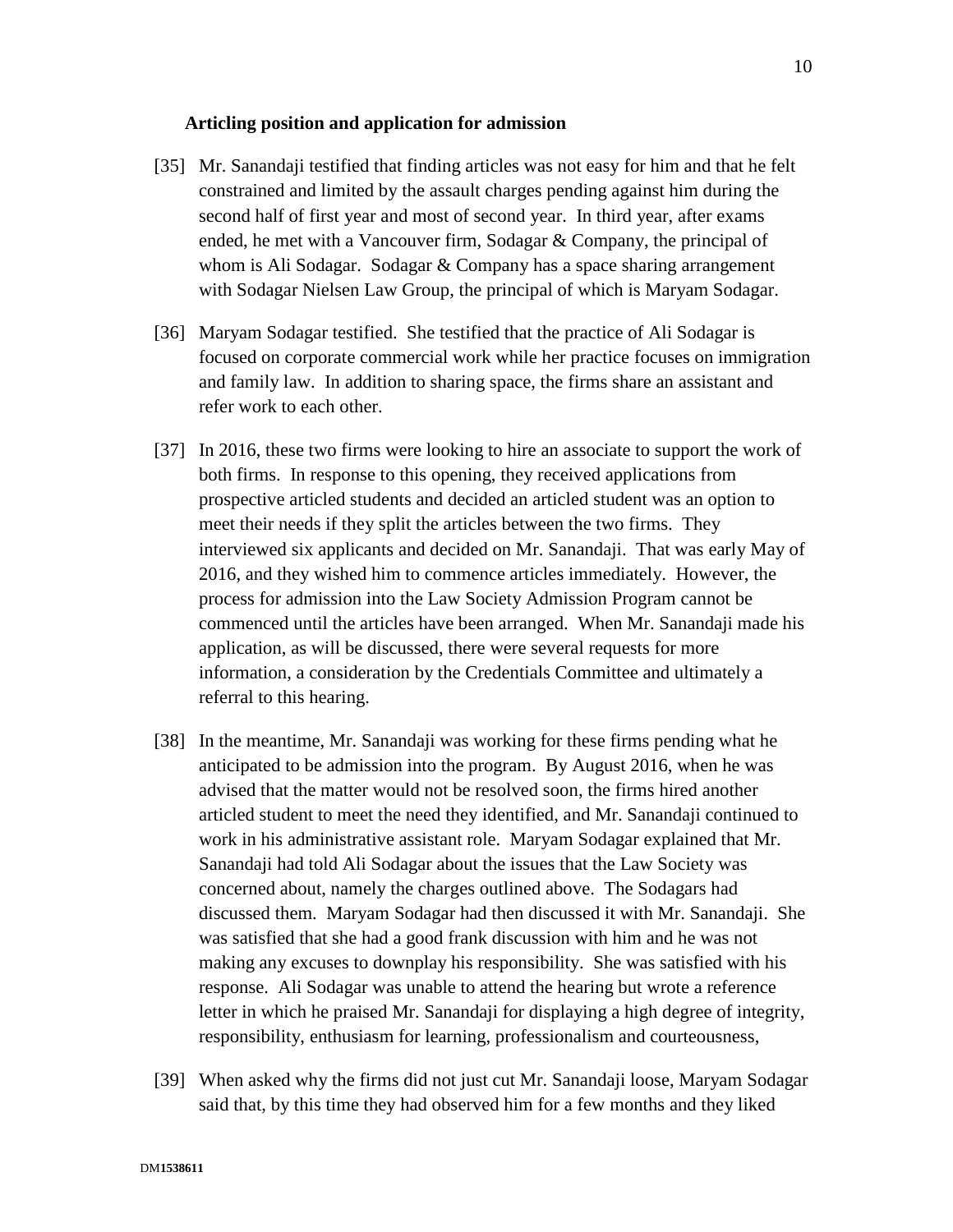what they saw. He took directions very well, his ability to speak Farsi was an asset, he was courteous to clients, supportive of staff, hard-working and eager to learn. They felt he would be an ideal person to join their firms after articles and are prepared to support him through this hearing.

- [40] Mr. Sanandaji's written application to the Law Society Admission Program was entered into evidence. This is a form filled out by every person who seeks enrolment into the Law Society Admission Program (articles and the Professional Legal Training Course). The form requires the applicant to provide information about their personal background, places of residence, education, employment experience, proposed articles, character and medical fitness.
- [41] In it, in response to a question about whether he had ever gone by any name other that Houtan Sanandaji, Mr. Sanandaji advised that he had used the first name Vlad informally among his Russian friends who could not pronounce his Farsi first name.
- [42] In Part E, Good character, Mr. Sanandaji responded "yes" to a question that requires a positive response if the applicant has been charged with any nonparking and non-speeding offences and/or if the applicant has been charged with parking or speeding offences totalling five or more in the last three years. The form requires a positive response to be fully particularized.
- [43] Mr. Sanandaji's particulars disclosed two criminal charges.
- [44] He described the first as a refusal to provide a breath sample in 2008. He noted in his reply that he did not have any records and so he provided the information to the best of his recollection. He also advised that he had contacted the lawyer who represented him and Vancouver City Police but no records were available anymore. He covered this incident in three paragraphs of text. The portions of the response that are germane to this hearing are his assertion that he had not been drinking and did not refuse to blow and that he described the charge was being "withdrawn" and "dropped". He also did not disclose that, in the same incident he was charged with driving in the wrong direction and driving without reasonable consideration.
- [45] As described above, we accept Mr. Sanandaji's evidence that he had not been drinking and did not refuse to blow.
- [46] With regard to the descriptions that the charges had been withdrawn/dropped and the omission of the charges of offences of driving in the wrong direction and driving without reasonable consideration, the accuracy of the particulars provided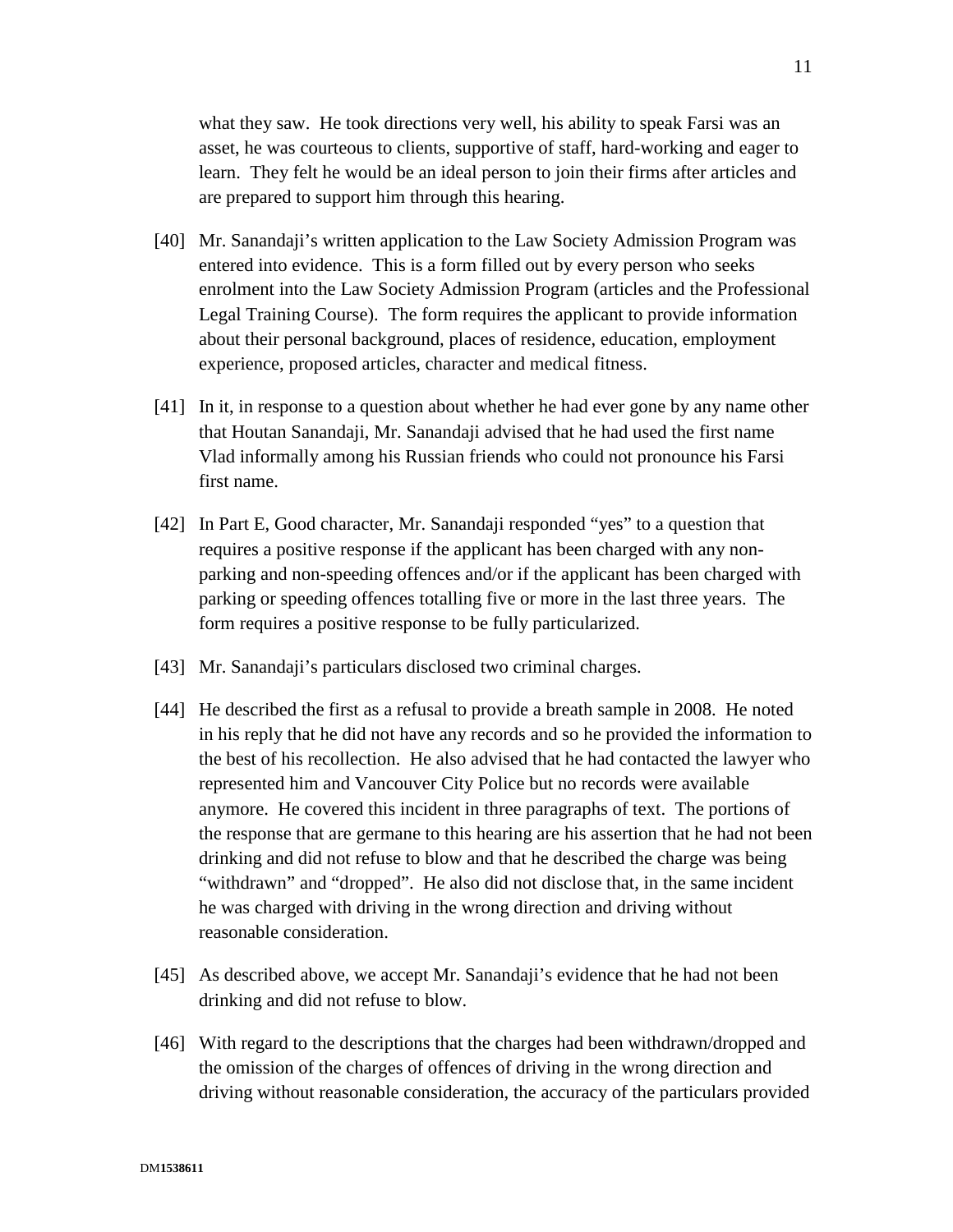by Mr. Sanandaji was called into question because the Law Society obtained a printout of the charges related to this incident from Court Services Online ("CSO"). The Law Society interpreted these records that the disposition was that Mr. Sanandaji was found guilty of the included lesser offence of driving in the wrong direction. I pause to note that the CSO report was hard to understand because, although the disposition of the failure to provide a breath sample charge is "GLI" (guilty of the lesser included offence), neither driving in the wrong direction nor driving without reasonable care are lesser included offences of refusing to provide a breath sample. The CSO also indicates that the traffic offences have been "DWP".

[47] Mr. Sanandaji's particulars of the second charge, the assault charges from the sports bar event, total eight paragraphs. The Law Society does not take issue with Mr. Sanandaji's description about the altercation, but rather about the outcome and the disposition of it as described in the following excerpts:

> On or about March 15, 2014, I was charged with assault as a result of an incident at a law school event. I had pleaded not guilty as I genuinely believed, and still believe, that I did nothing illegal that night. The charges were later stayed by the Crown after the prosecutor had reviewed the witness statement of those present.

…

Because she [a manager of the bar] was so close to me, I extended my arms and pushed her away in a defensive way. She moved backwards, slipped and fell. She was not injured.

…

Notwithstanding that I had never meant shoving the manager to be anything but defensive, I realize that I may have over-reacted in my pain and confusion. I was and still am incredibly sorry for my part of what happened, and I wrote her an apology letter for the trouble that she had gone through on the night of the event.

On the eve of trial, my lawyer called the Crown Counsel's attention to witness statements, including from ... one of the students who had come to my aid. I have included that statement with this letter. After reviewing the statements, and in light of my apology, the charges were dropped and no trial was necessary.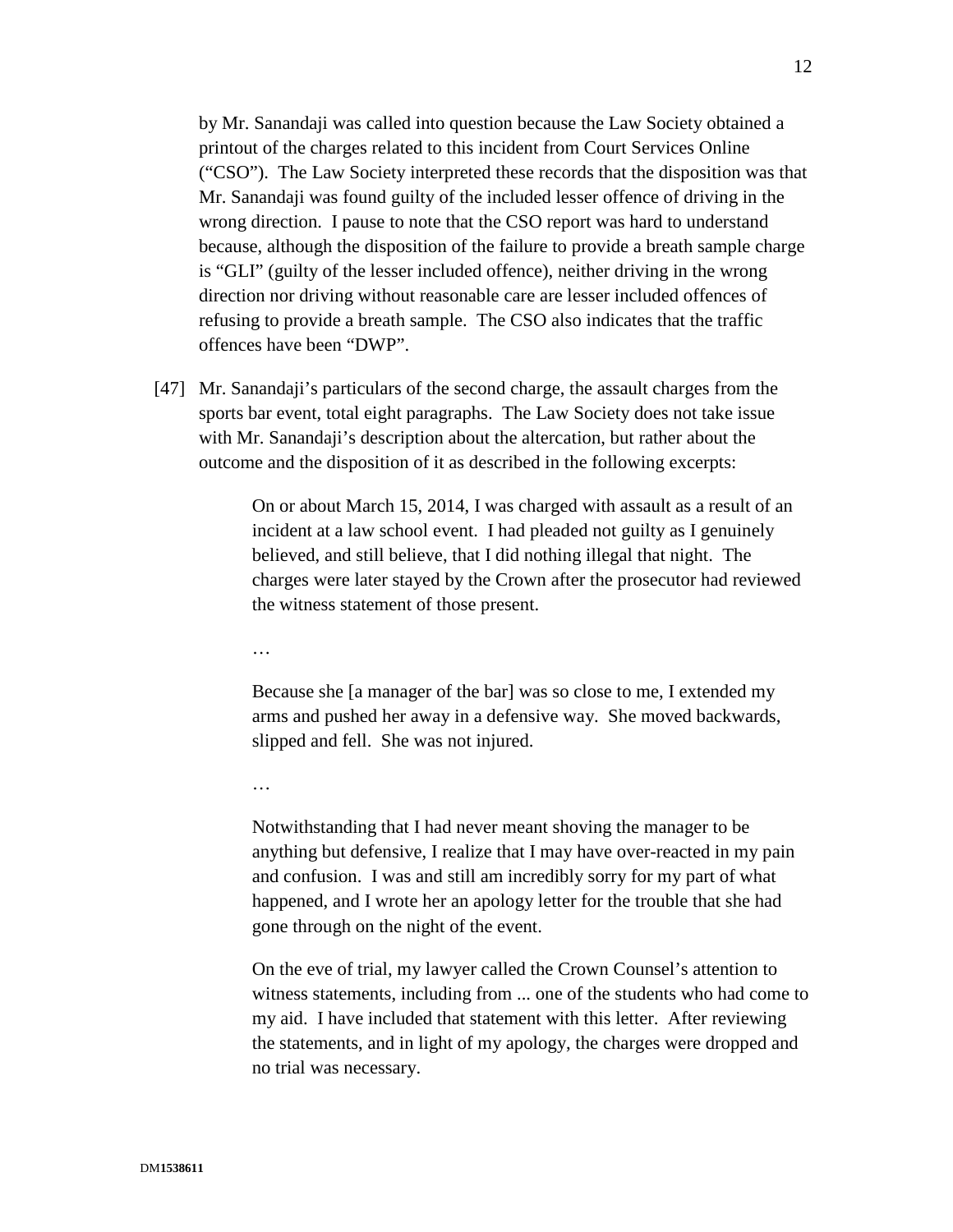- [48] The Law Society obtained information from Crown Counsel, including the policy pertaining to the alternative measures program. This policy indicates that alternate measures are only recommended if Crown Counsel is satisfied that there is a substantial likelihood of conviction. Crown Counsel confirmed in a letter, which was admitted for the truth of its contents, that the policy was applied.
- [49] Mr. Sanandaji was thoroughly cross-examined about his failure to disclose that the stay was as a result of the alternate measures plan, the impression he left that the charges were stayed due to lack of merit, and his statement that the manager had not been injured.
- [50] In his evidence, Mr. Sanandaji explained that he was trying to explain the process that led to the charges being stayed. His recollection is that, on the day of trial, there was considerable back and forth discussions between his counsel and Crown Counsel about the witness statements and what the evidence would show. Mr. Sanandaji was prepared to vigorously defend himself as he did not believe that he had committed a criminal assault, rather he considered that he had defended himself after having been assaulted and in fear that he would be assaulted again. After many discussions with Crown Counsel, his counsel came to him and asked him if he would apologize and make restitution, and if he would, the charges would be dropped and there would be no trial. Mr. Sanandaji testified that he was more than willing to apologize for his role in the incident and for pushing the manager, even though he did not believe he should have been charged with assault.
- [51] He does not have a recollection of signing the alternate measures agreement, but he does recall liaising with a probation officer, being advised of the amount of restitution, and preparing an apology letter (he thinks he did so on a TRU computer in the computer lab, which is why he could not find it when he made his application). He also recalls that, at some point, he was told he would have to complete community service. He was asked if he did any volunteer work, and he told the probation officer about the legal clinic in which he volunteered. She told him that would qualify, and so he was told to track his hours and provide that information to the probation officer. He did so, and within a few months he had satisfied all the conditions, and the charges were stayed.
- [52] He perceived, and still perceives, the agreement to stay the charges as occurring as a result of the provision of the witness statements to Crown Counsel. He signed off and completed the terms of the alternative measures plan, but he was not aware such a plan would be recommended only where the Crown Counsel believed there was a substantial likelihood of conviction. He viewed the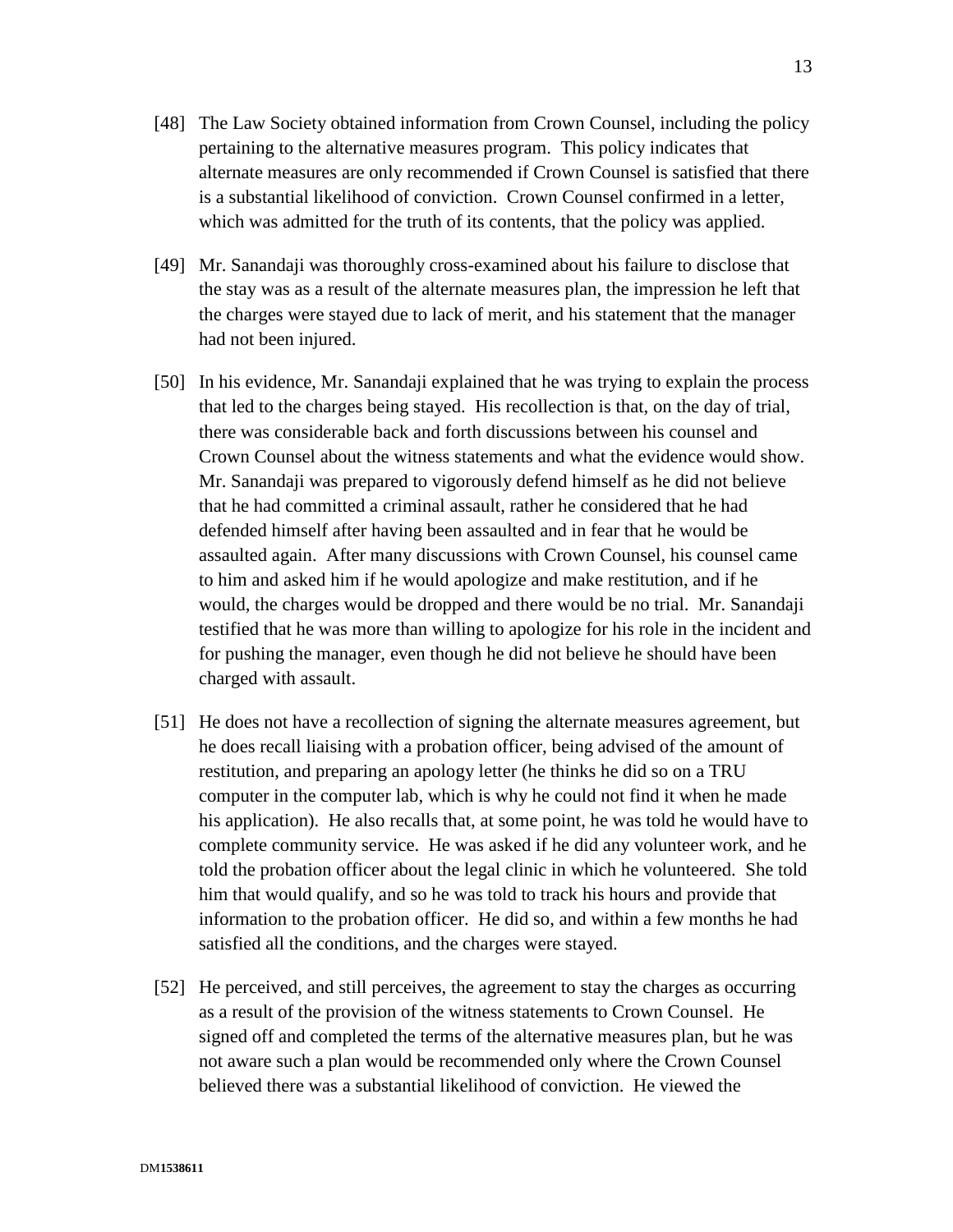provisions of the alternative measures plan as steps to achieve the stay, which steps were completed and the stay entered. At the time he made his application, he believed the correct description of the disposition was that it had been stayed.

- [53] With regard to his statement in his particulars that the manager was not injured, compared to his apology letter where he acknowledged she was injured, he testified that he had been told by the Crown Counsel that he needed to pay restitution to her to compensate her for missed work and because she felt she needed some counselling. He said that, up to that time, he had understood she had not been injured (especially compared to the injuries he sustained). At that time he became aware she had been shaken up and emotionally distressed by the event and he was required to make restitution for that and apologize. In providing the particulars to the Law Society he was thinking about his own significant physical injuries, for which he received hospital treatment, and he understood she did not have any physical injury such as he suffered. When he prepared the Law Society particulars he did not have the apology letter he had written a year earlier. At the time he completed the Law Society application and prepared the particulars, he did not believe she had suffered a physical injury. When he later read the police reports, he saw notes that she had cut her hands and might have a bump on the head, but the ambulance attendants did not take her to the hospital.
- [54] We accept this evidence, although we note the lingering inconsistency between his evidence and his letter of apology.
- [55] As with the failure to provide a breath sample charge, Mr. Sanandaji had very few documents when he made his application. He included what he had, which was a letter written by Crown Counsel advising the Kamloops Criminal Registry that the Crown was directing a stay of proceedings. He made inquiries with his lawyer but could not afford the cost of having his lawyer retrieve and produce his file. He contacted the Kamloops Criminal Court Registry but was told the file was no longer there. He did not think to contact Crown Counsel directly. He now wishes he had taken more steps before he put his application in to gather all the documents.
- [56] The Law Society also questioned Mr. Sanandaji about parking and speeding tickets that the CSO disclosed but were not disclosed by Mr. Sanandaji. All but one of these tickets were more than three years prior to his date of application and so not required to be disclosed. One of those, the excessive speeding ticket included in the Rule 2-91 notice, was within three years of the application (it was September 20, 2011 and the application was May 30, 2011). However it was the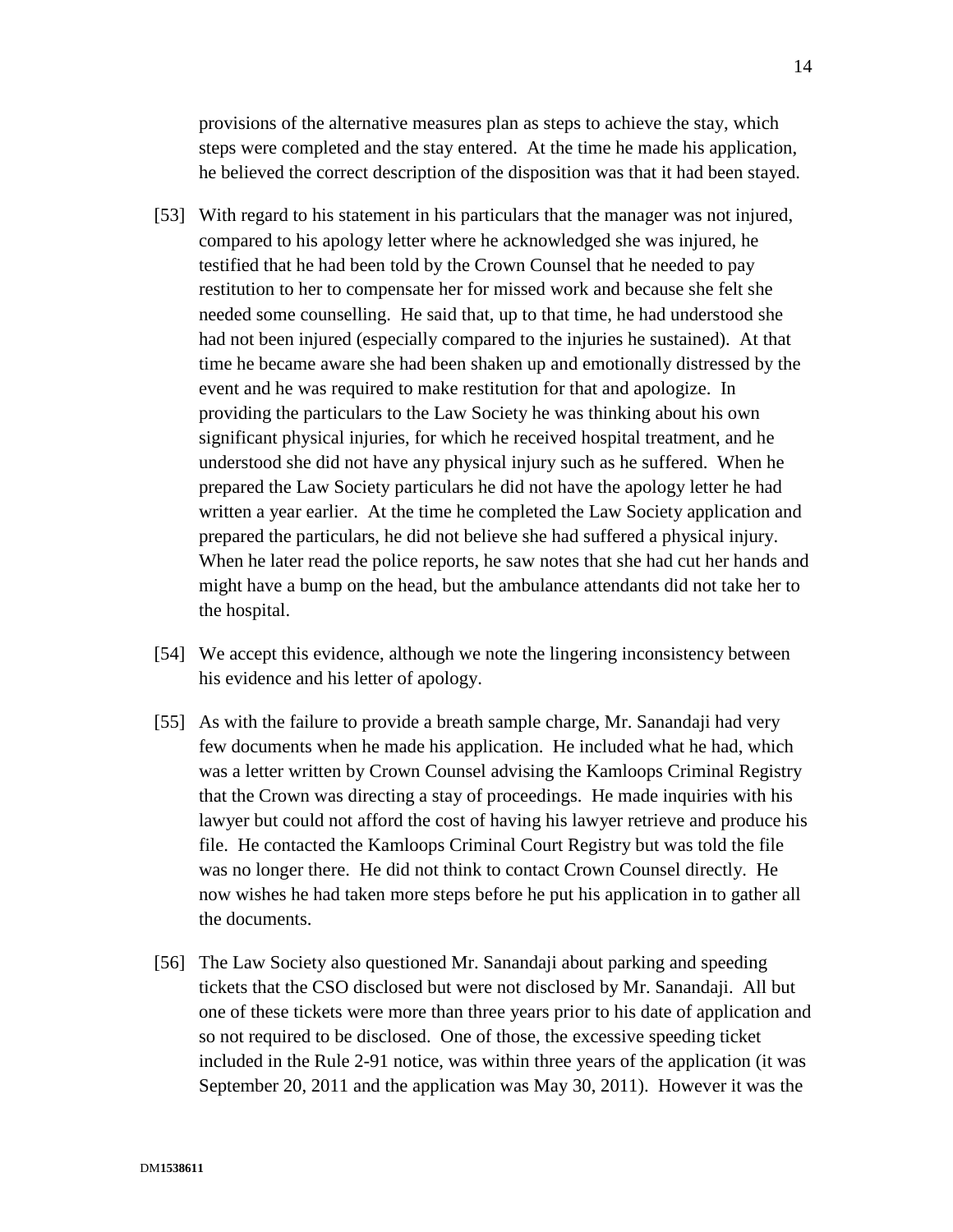only one, and the requirement to disclose is where there are five or more. The excessive speeding ticket was not pressed by the Law Society at the hearing before us, so we make no finding about it.

## **ANALYSIS AND LEGAL REASONING**

#### **Legal principles**

- [57] All applicants for admission to the Law Society must be of good character and repute and fit to become a barrister and a solicitor of the Supreme Court. Most applicants satisfy this requirement through the written application that each applicant makes. Where the application is referred to a credentials hearing, the applicant bears the burden of proof. The standard of proof required is on the balance of probabilities: Law Society Rules, Rule 2-100(1).
- [58] The elements of good character and repute have been much discussed and include an appreciation of the difference between right and wrong, moral fibre to do the right thing in difficult circumstances, and the esteem (or lack of esteem) in which the person is regarded by neighbours and others who know the person: Southin, "What is 'Good Character'?" (1977), 35 *The Advocate*, 129.
- [59] The test of good character and repute imports both a subjective and an objective sense. It calls upon the Law Society to inquire subjectively into the characterization of the person by others, as well as an objective examination of the actual attributes and behaviour of the person: *Re: McOuat,* Panel Decision (12 June 1992) at pp. 12-13, aff'd *McOuat v. Law Society of British Columbia* (1993), 78 BCLR (2d) 106, [1993] BCJ No. 807 (CA) at para. 7.
- [60] With regard to the requirement that the applicant be "fit to become a barrister and a solicitor of the Supreme Court," also referred to as the fitness test, the inquiry is about the robustness of the applicant's character to do the right thing in the face of adversity, including when the personal interests of the applicant are at odds doing the right thing; and to discharge the weighty demands of the role of a lawyer faithfully in accordance with the Canons of legal ethics: *McOuat,* at pp. 17-18.It includes an assessment of whether the applicant's character is such to allow a prediction of future integrity sufficient to meet the demands of the honour of the profession.
- [61] Good character and repute and fitness are inextricably bound to each other: one cannot be fit unless one is of good character, that character must be robust to weather ethical storms (fitness) and both character and fitness must not only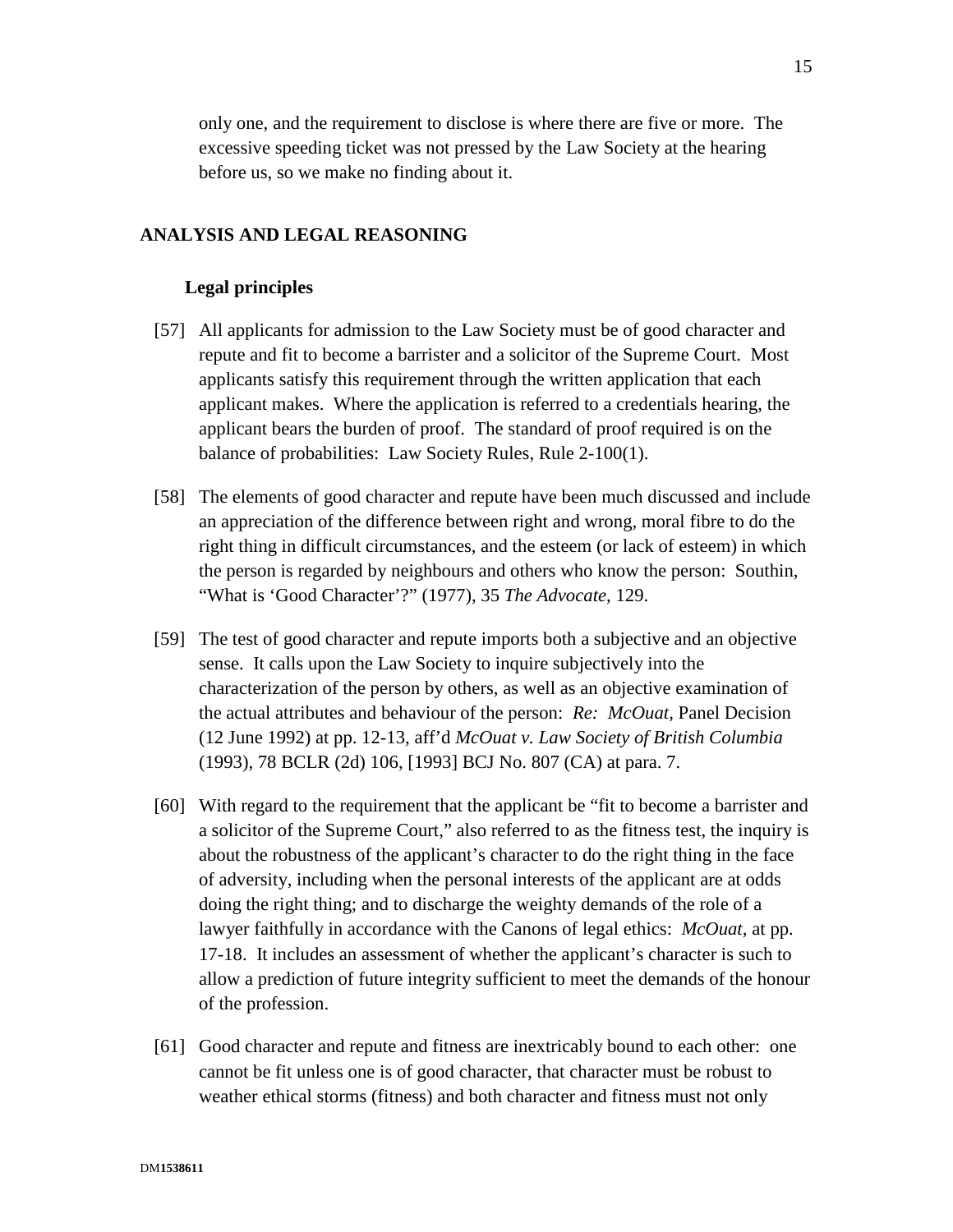actually exist, but be appreciated to exist (repute). The expectations and appreciations of the public and the profession are reflected in the assessment: *Re: DM*, Panel Decision (14 June, 1994) at p.4.

- [62] The standard is not one of perfection but it is high: *DM* at p. 5; *Re: Buttar*, 2009 LSBC 14 at para. 37, and *Law Society of Upper Canada v. Schuchert*, [2001] LSDD No. 63 at para. 20.
- [63] The assessment of good character and repute and fit to become a barrister and solicitor must be made as of the time of the application. A troubled past does not preclude an applicant from being admitted or re-admitted if his or her character, repute and fitness has reformed such that the applicant currently meets the test and allows for a prediction of future integrity: *Re: Gill*, 2015 LSBC 16 at para. 21, and *DM* at pp. 4-5.
- [64] For this reason, many cases, especially those for readmission, focus on a pattern of rehabilitation. This case is not about whether a "fall from grace" has been rehabilitated, but whether incidents in Mr. Sanandaji's recent past, and in particular the manner in which he addressed them with the Law Society, are such that he is or is not of good character, repute and fit to become a barrister and solicitor at this time.

#### **Evidence of good character, repute and fitness**

- [65] Mr. Sanandaji left his home country so he could make a better life for himself in a society not characterized by the type of injustices he witnessed in Iran. He learned several languages and completed two degrees. His pursuit of a career in law is driven by his desire to help people go through the immigration process he navigated on his own. He not only volunteered in the TRU legal clinic, but collated the questions he was fielding from the international students and went to them with the offer of more assistance and help. These are the qualities and actions of a person who can make hard decisions, accept the consequences, overcome obstacles, and put the interests of other persons before his own. The letters of reference he received and the evidence of Maryam Sodagar demonstrate that he is highly regarded.
- [66] The question is really whether his character is robust enough to weather ethical storms. That is a question of fitness raised mainly by his dealings with the Law Society. But, as noted above, character, repute and fitness are not really separable, and in this case, the incidents raised in the Rule 2-91 notice call into question character as well as fitness.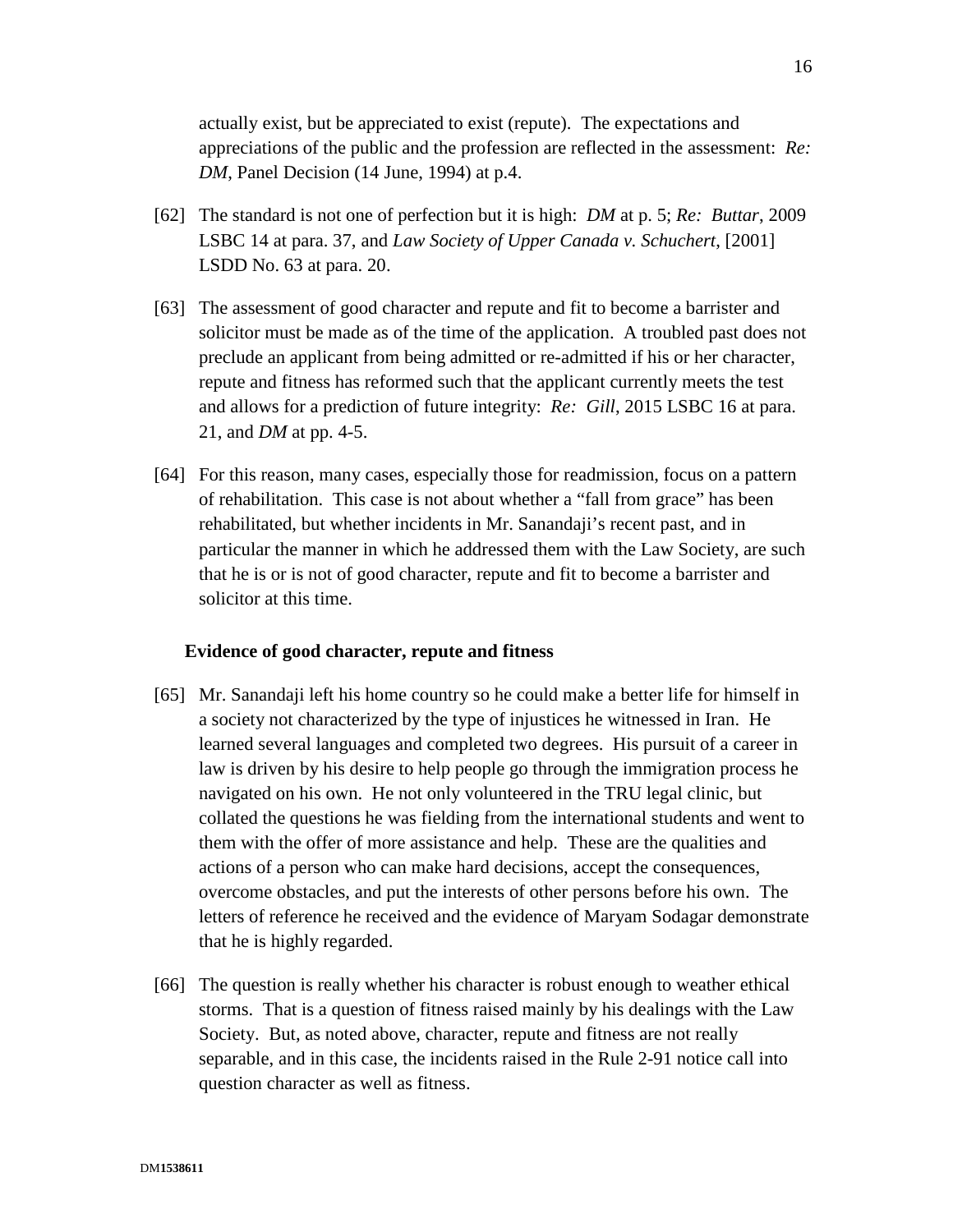#### **Analysis of the Rule 2-91 circumstances**

- [67] The circumstances enumerated must be considered individually and collectively as certain issues may not amount to falling below the good character, repute and fitness standards individually but collectively may show a pattern that does fall below the standard.
- [68] The November 2008 driving the wrong way/failing to blow/driving without reasonable consideration charges are not problematic. There is no doubt that Mr. Sanandaji was driving the wrong way, but this is a mistake that does not of itself evidence a problem with character, repute or fitness. Nor does the manner in which he dealt with the police.
- [69] However, if he had been impaired and if he had refused to blow, his disclosure to the Law Society would be false. In those circumstances, both his conduct on the night in question and his application would be problematic in terms of character, fitness and good repute. As stated above, after thorough cross-examination of the Applicant by counsel for the Law Society, we accept that the Applicant was not impaired and did not refuse to blow.
- [70] On his Law Society application form, he described the failing to blow charge as having been "withdrawn" and "later dropped". The question is whether this characterization was accurate and, if not, whether the inaccuracy rises to the level that he is not of good character, repute and fitness. The Law Society's concern in this regard is that the disclosure is inconsistent with the notation on the CSO printout that he was found guilty of the lesser included offence of driving in the wrong direction and he should have provided that full explanation instead of the more benign statement that the charge was withdrawn. The difficulty with this is that the CSO printout cannot be correct since driving in the wrong direction is not a lesser included offence of failure to provide a breath sample. Accordingly, Mr. Sanandaji's explanation that the failure to provide a breath sample charge was dropped or withdrawn is not called into question by the CSO.
- [71] We are satisfied that Mr. Sanandaji was candid on his application. He disclosed that he was driving the wrong way and that he was charged with failing to blow. We find that his disclosure was consistent with the obligation to give full particulars and not the result of dishonesty or a lack of candor.
- [72] Neither the speeding nor the excessive speeding charges were asserted as amounting to evidence of problems with character, repute or fitness.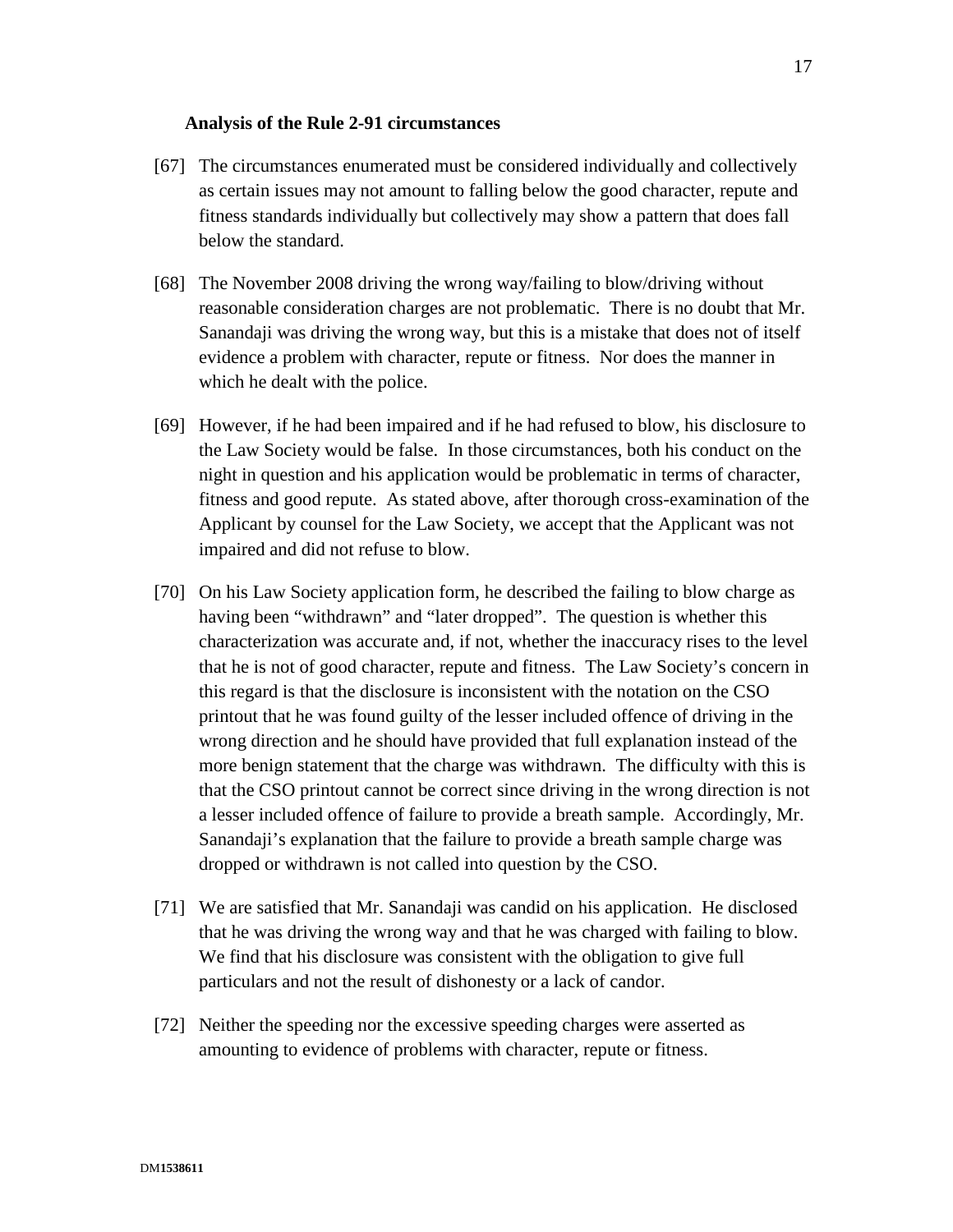- [73] With regard to the assault, the agreed facts amount to an unfortunate bar fight after Mr. Sanandaji became intoxicated. It is not part of a pattern of behaviour, and this one bar fight does not amount to a problem with character, repute or fitness. Nor does this bar fight combined with driving the wrong way six years previously amount to a character, repute or fitness problem.
- [74] As with the failure to give a breath sample charge, the concern here is not the assault charge itself but whether he gave a full and complete account of the events that gave rise to it and the aftermath.
- [75] We considered this evidence carefully as the omission of the alternative measures plan and the statement that the manager was not injured were the issues that were most troubling to us about his disclosure to the Law Society. However, we accept his explanations. We view it as credible that Mr. Sanandaji, albeit a second year law student at the time, was not familiar with the nuances of Crown Counsel policy to divert to alternative measures to understand that Crown Counsel believed there was a reasonable likelihood of conviction.
- [76] With regard to the issue of injury to the manager, we accept that Mr. Sanandaji was acknowledging that he was required to apologize for what he did that caused the manager to miss work and to require counselling. In that context he apologized for causing her injury, but in the context of the Law Society application he asserted that she had not been injured. What he meant was she had not been physically injured. Mr. Sanandaji should have been more careful and objective when providing the particulars, but it does not rise to the level of being self-serving or intentionally misleading.
- [77] Our finding in this regard is supported by the fact that he did provide disclosure of the charges. He also disclosed his nickname "Vlad", even though it was not an alias he had chosen to use. During the process of attempting to answer the Law Society's questions he uncovered and disclosed other motor vehicle incidents (old roadside driving suspensions) that he had forgotten about and arguably are not required to be disclosed since he was not charged with an offence: *Gill* at para. 24.
- [78] It would have been better if the Applicant had gone down every avenue to get the CSO report and all the details from the Crown Counsel himself and presented a package that was perfectly complete. However, the standard is not one of perfection. We are of the view that the flaws in his application, discussed above, fall into the category of imperfections. They do not evidence a lack of candor or honestly that amount to a failure to show good character or that undermine